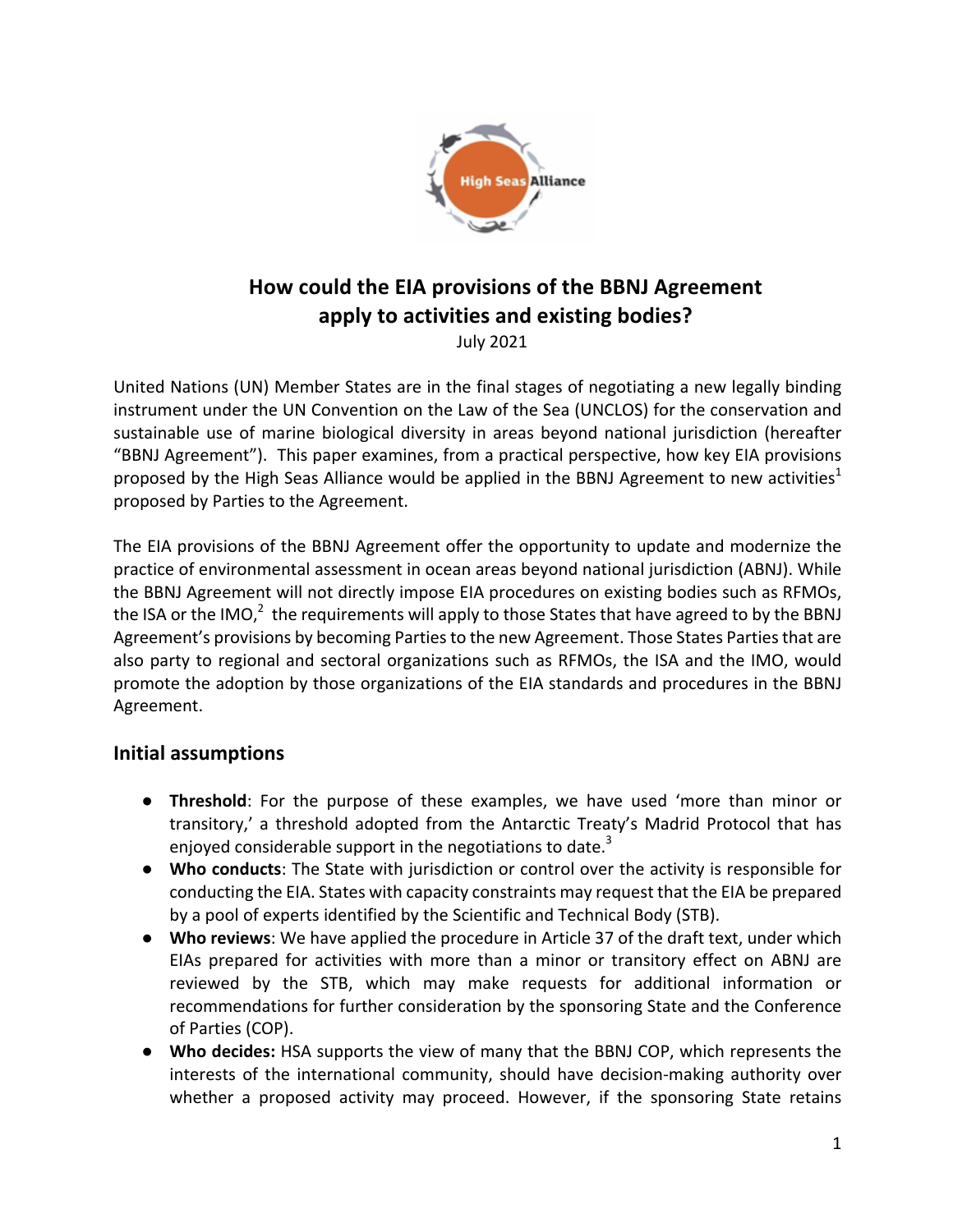authority over the conduct of an EIA and resulting decisions, it is **critical** that the BBNJ Agreement include a mechanism under which one or more States Parties can request:

- $O$  The STB to review the EIA (or a decision not to prepare an EIA);
- $\circ$  The COP to review the decision to authorize the activity.

The inclusion of this review mechanism is an *essential backstop* to prevent substandard, incomplete or inadequate "flag of convenience" EIAs, and to prevent approval of activities that are not consistent with the purposes of the BBNJ Agreement. Dispute resolution mechanisms, because they are rarely invoked for political reasons, should not be relied upon.

**•** Standard for decision-making: If the project cannot be managed to prevent significant adverse effects, the project may not go forward. This decision standard already applies to one activity in ABNJ --high seas bottom fishing. $^{\text{4}}$ 

# 1. Novel projects

A number of proposals have emerged in recent years to conduct activities in ABNJ that have not previously taken place on a significant scale, and for which there is no established relevant body with the authority to assess and manage those activities. These include floating cities ("seasteading"), large scale floating aquaculture operations, floating renewable energy or nuclear facilities, plastic collection activities; and climate change mitigation or geoengineering proposals. At present, there is no relevant body or regulatory structure under which these activities can be appropriately assessed and managed, with the possible exception of ocean iron fertilization (one type of proposed carbon dioxide removal technology).

The following provides practical examples of how HSA recommendations on EIAs would play out in the real world for both existing and novel activities.

#### **a. "Seasteading"**

An individual proposes to develop a floating condominium complex in the high seas that will originate from and fly the flag of State X, a State Party to the BBNJ Agreement. State X concludes that the condominium project is likely to have more than a minor or transitory effect on the marine environment and is thus obligated to ensure the conduct of an EIA that meets the BBNJ agreement requirements for EIA. If State X faces capacity constraints, it could request that the EIA be prepared by a "pool of experts" named by the Scientific and Technical Body (STB) of the BBNJ COP. If capacity is not an issue, State X could either conduct the EIA itself, or require the proponent to prepare the EIA. In either case, State X would be responsible for ensuring that the EIA comports with the EIA requirements in the BBNJ Agreement.

Once completed, the EIA would undergo scientific review by the STB to ensure that it meets the minimum requirements in the new Agreement. This step is crucial to prevent substandard, inadequate or "flag of convenience" EIAs. The STB would make recommendations for any revisions necessary to comport with the EIA requirements in the BBNJ agreement, or if none are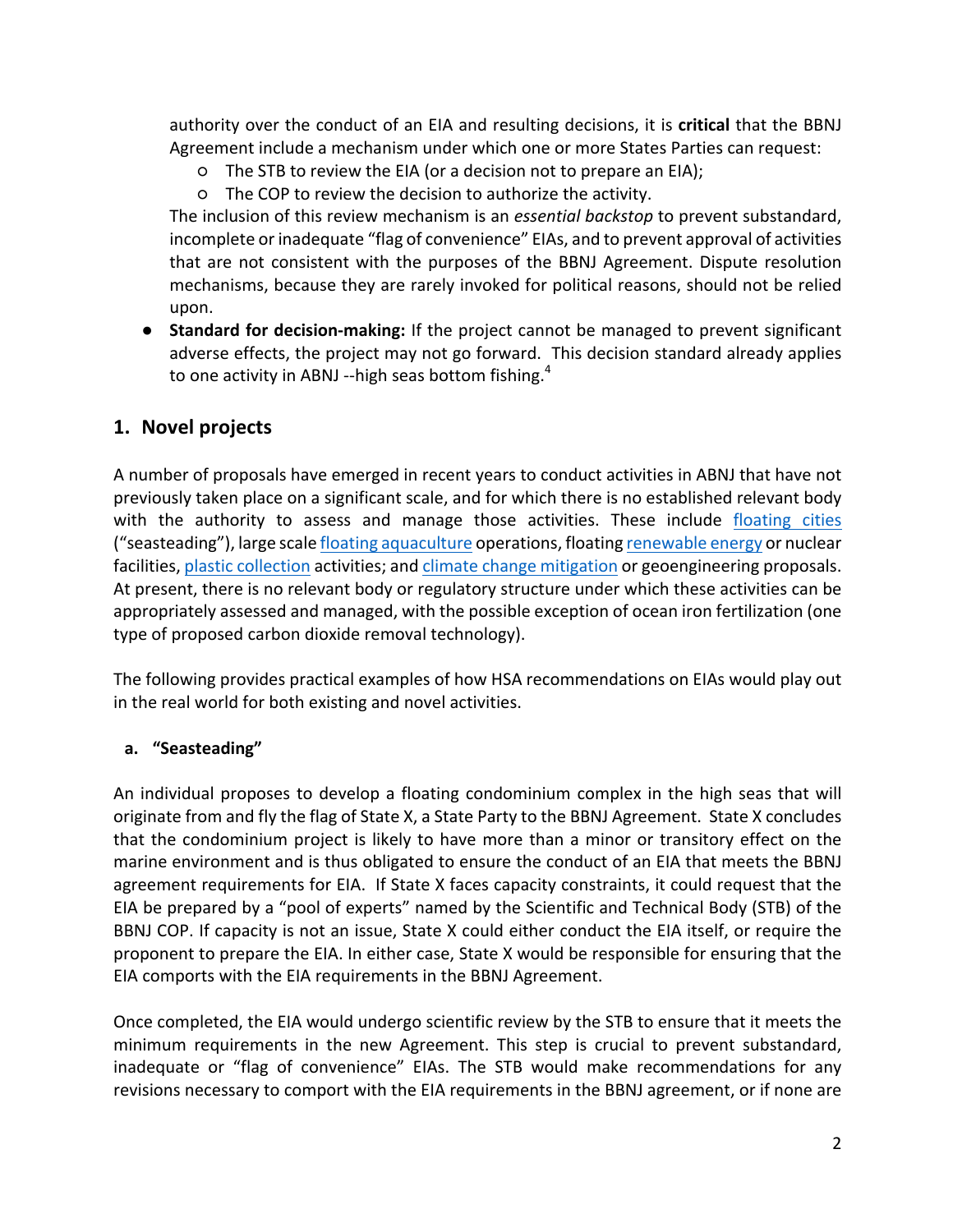needed, make a recommendation to the Conference of Parties (COP) as to whether the project should proceed, and if so, what management measures are needed to prevent significant adverse effects.

The COP would decide whether the project may proceed, and under what conditions, consistent with the recommendations of the STB. If the project cannot be managed to prevent significant adverse effects, or if the STB determines that management measures proposed by State X are not sufficient to prevent significant adverse effects, the project may not go forward.

Once the project is launched, State X would be required to monitor the operation of the project to ensure that unexpected effects, either in nature or severity, are discovered promptly and reported to the COP and the public via the Clearinghouse Mechanism. In such a case, the COP would have the authority to require State X to modify or halt the activity.

# **b.** Kelp aquaculture for carbon sequestration

A company proposes to grow kelp on floating platforms and then sink the kelp to the ocean floor with the objective of sequestering carbon.<sup>5</sup> The project will originate from State Y.<sup>6</sup>

Similar to the example above, State Y would be responsible for ensuring the preparation of an EIA consistent with the BBNJ Agreement's EIA provisions. The STB would review the EIA to ensure it comports with the BBNJ requirements. This step provides an important safeguard against unscrupulous companies that might otherwise "forum shop" for States that may not have the capacity or inclination to ensure an EIA is conducted consistent with the BBNJ Agreement's EIA standards. 

# **2. New proposed activities in existing industrial sectors**

# **a. Fishing**

Proposed new fishing activities, which include substantial changes to existing fisheries that may have more than a minor or transitory effect on the marine environment, should be subject to EIA under the BBNJ Agreement. This will help operationalize existing obligations in international fisheries-related instruments, including Articles 5, 6 and 10 of the Fish Stocks Agreement,<sup>7</sup> and Article 206 of UNCLOS.

# *Where there is no RFMO with competence over the proposed fishing activity*

In an area where there is no RFMO with competence over the proposed new fishing activity, BBNJ provisions would apply directly. Thus, when a State Party has reasonable grounds for believing the planned fishing activity is likely to have more than a minor or transitory effect on the marine environment in ABNJ, that State would be responsible for ensuring the conduct of an EIA in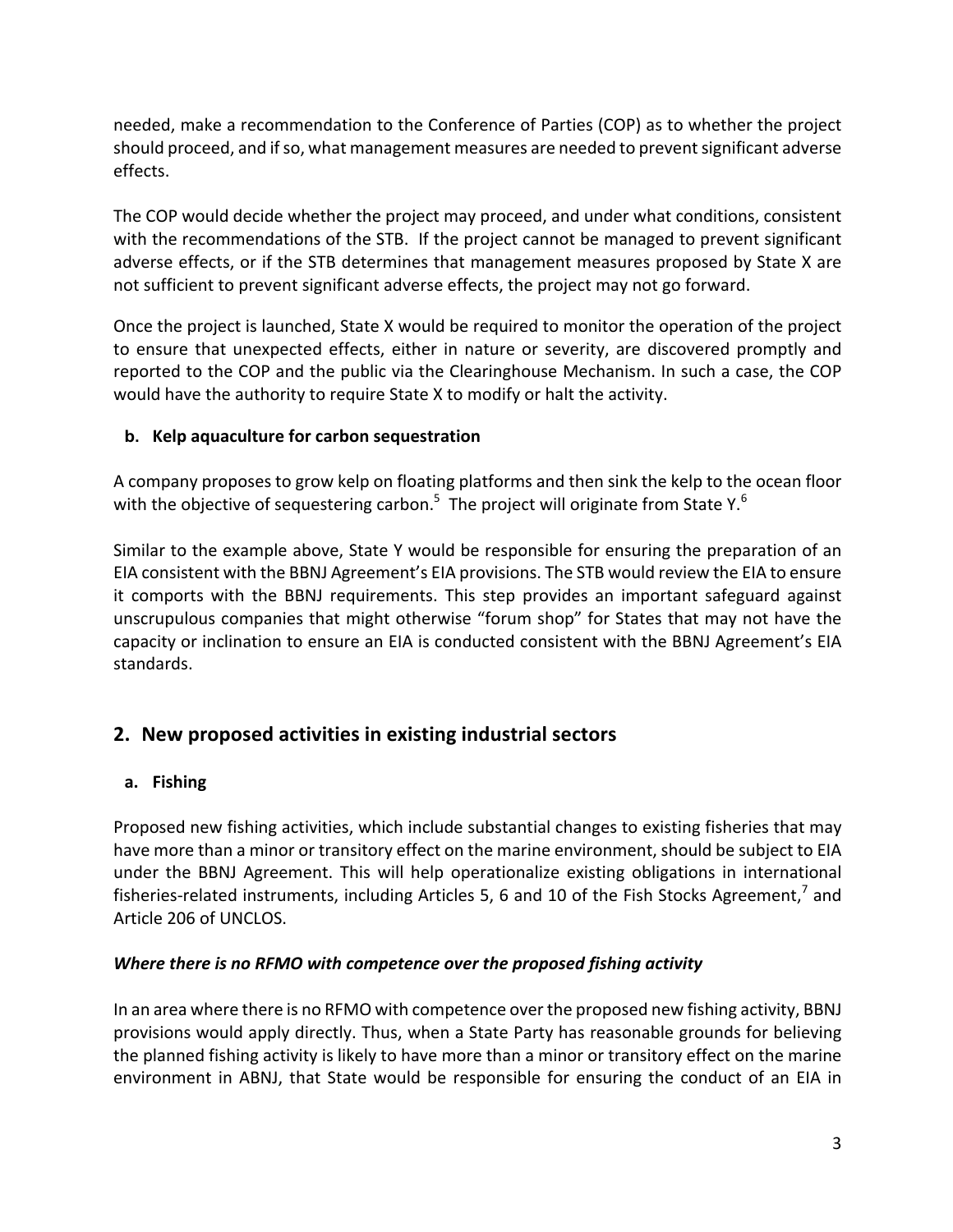accordance with the provisions in the BBNJ Agreement. The process would be similar to that described above for novel activities.

#### *Where there is an RFMO with competence over the proposed fishing activity*

The Treaty will have an important role in ensuring that RFMOs follow basic modern EIA practices, such as notifying and consulting with potentially affected States and stakeholders, assessing the impact of the activity on different elements of the ecosystem, considering social or economic impacts, evaluating cumulative effects, and ensuring independent scientific review.<sup>8</sup>

While the BBNJ Agreement would not directly impose EIA procedures on RFMOs with competence over a proposed new fishing activity, States Parties to the BBNJ Agreement should promote the adoption of pertinent EIA measures through the competent RFMO. Likewise, States proposing new activities that are Parties to the BBNJ Agreement and members of the RFMO would take steps to ensure the conduct of an EIA in accordance with the BBNJ Agreement's provisions on EIA.

As envisioned in draft Article 23(4) (alt 4), if the proposed fishing activity has already been assessed under the auspices of an existing RFMO, it is not necessary to conduct another EIA, *provided* that the EIA already undertaken is functionally/substantively equivalent to one required under the BBNJ Agreement.<sup>9</sup>

Under any of these scenarios, there needs to be a mechanism through which other States can ask the STB/COP to review and make recommendations to the State concerned regarding the extent to which the obligations under the new Agreement have been implemented with respect to (i) a decision not to prepare an EIA; (ii) the adequacy of the EIA; and/or (iii) the decision to proceed. This again is essential to prevent flag of convenience or substandard EIAs.

### **b. Seabed mining**

The International Seabed Authority (ISA) does not require basic modern environmental assessments for proposed exploration activities.<sup>10</sup> The ISA's current EIA requirements for exploration activities are inadequate from both a procedural and substantive standpoint. Of particular note, EIAs are only "reviewed," not formally approved (or rejected), and there is no ability for the ISA or its Member States to reject or require amendments to an EIA or proposed activity, including where activities would cause significant environmental harm. At present, the ISA does not have EIA requirements for exploitation activities, but its draft EIA regulations, standards, and guidelines are similarly deficient and do not adequately equip the ISA to ensure the effective protection of the marine environment as required under UNCLOS.<sup>11</sup>

States Parties to the BBNJ Agreement proposing to conduct seabed mining operations would be obliged to prepare an EIA in accordance with the BBNJ Agreement's provisions. As with fishing, if an assessment has already been prepared under the ISA's regulations and procedures, it is not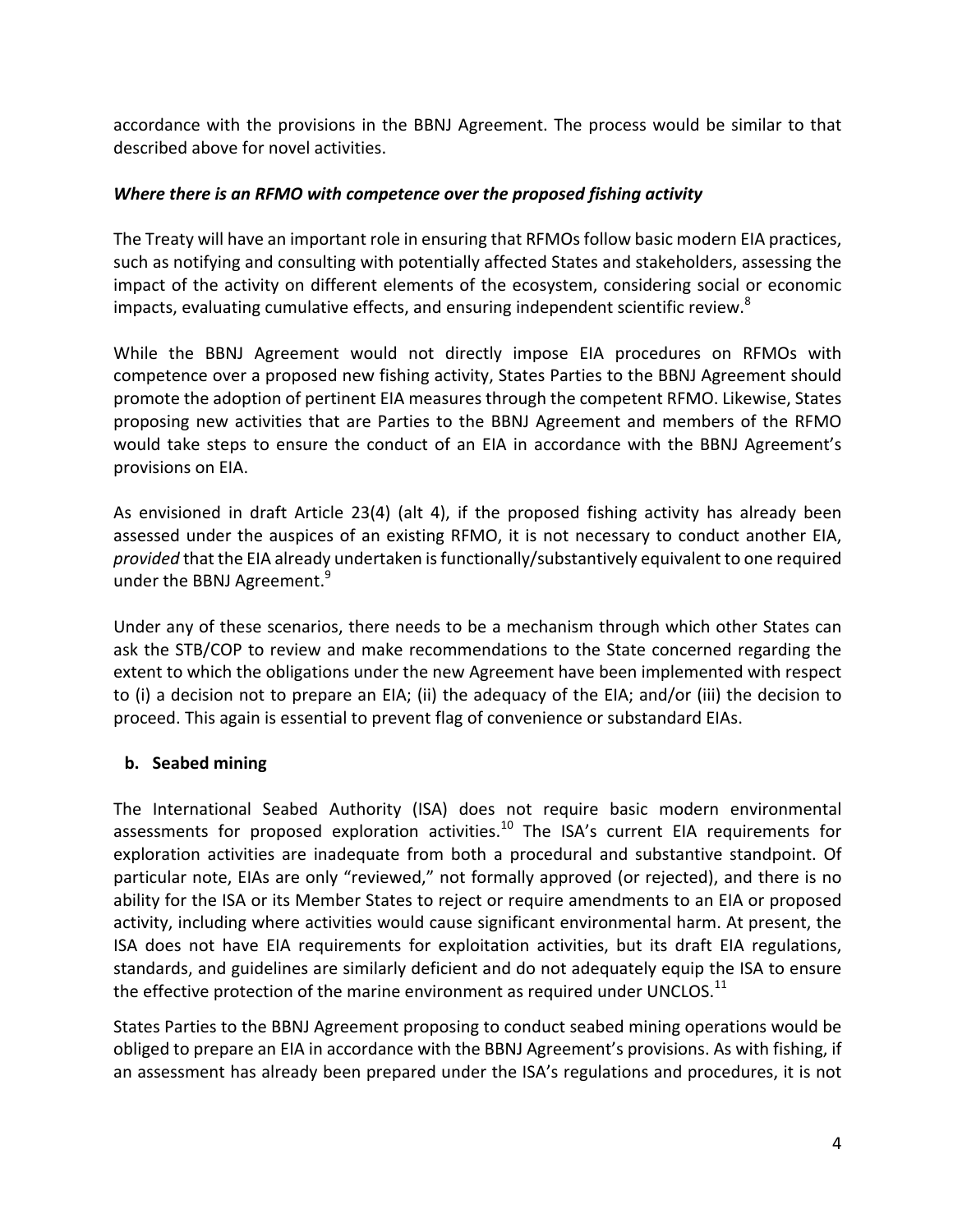necessary to prepare another EIA, *provided* the assessment is functionally/substantively equivalent to one prepared under the new BBNJ Agreement.

As with other types of activities in ABNJ, it is again critically important that the new Agreement provide a mechanism under which States Parties can ask the COP to review and make recommendations to the sponsoring State with respect to  $(i)$  a decision not to prepare an EIA;  $(ii)$ the adequacy of the EIA; and/or (iii) the decision to proceed.

### **c. Shipping**

The International Maritime Organization (IMO) is the United Nations agency charged with developing and adopting international regulations on the safety of shipping and protection of the environment from international shipping operations. Other than the general obligations under UNCLOS, IMO has no specific EIA requirements, although there are *ad hoc* requirements to assess the impact (on States) of new regulations, with little or no consideration to the environmental impacts. $^{12}$  Given the increasing impact of shipping on the marine and atmospheric environments, new shipping activities, including changes in existing operations and regulations that are likely to have more than a minor or transitory impact, should be subject to modern environmental assessment procedures.

While the new Agreement cannot *directly* impose EIA requirements on the IMO, States Parties to the new Agreement that are IMO members would be under the obligation to ensure the proper conduct of an EIA that comports with the requirements of the BBNJ Agreement when proposing substantial changes to existing shipping regulations and/or activities that are likely to have more than a minor or transitory effect on the marine environment.

The 2020 IMO regulations intended to cut sulfur emissions from shipping provides an example of why prior environmental assessment in the shipping sector is important. These regulations required ships to use either low sulfur fuels or to install scrubbers to capture the sulfur. A recent study reported in Science magazine found that many more ships opted to install the cheaper scrubbers, which is now resulting in ships "cleaning the air but dirtying the waters," with an estimated 10 gigatons of wastewater discharged into the marine environment each year.<sup>13</sup> Studies are only now revealing that the wastewater poses serious potential for harm at very low doses to zooplankton such as young copepods, an important part of the food chain.

Had a modern EIA been prepared by either the IMO or one or more Parties to the IMO, this shift of harm from the air to the water might well have been identified and assessed. Alternative options might have been considered. Mitigation measures might have been identified and required. This example highlights the need for parties to the BBNJ Agreement to take steps to ensure that the EIA requirements in the new Agreement are applied consistently across sectors.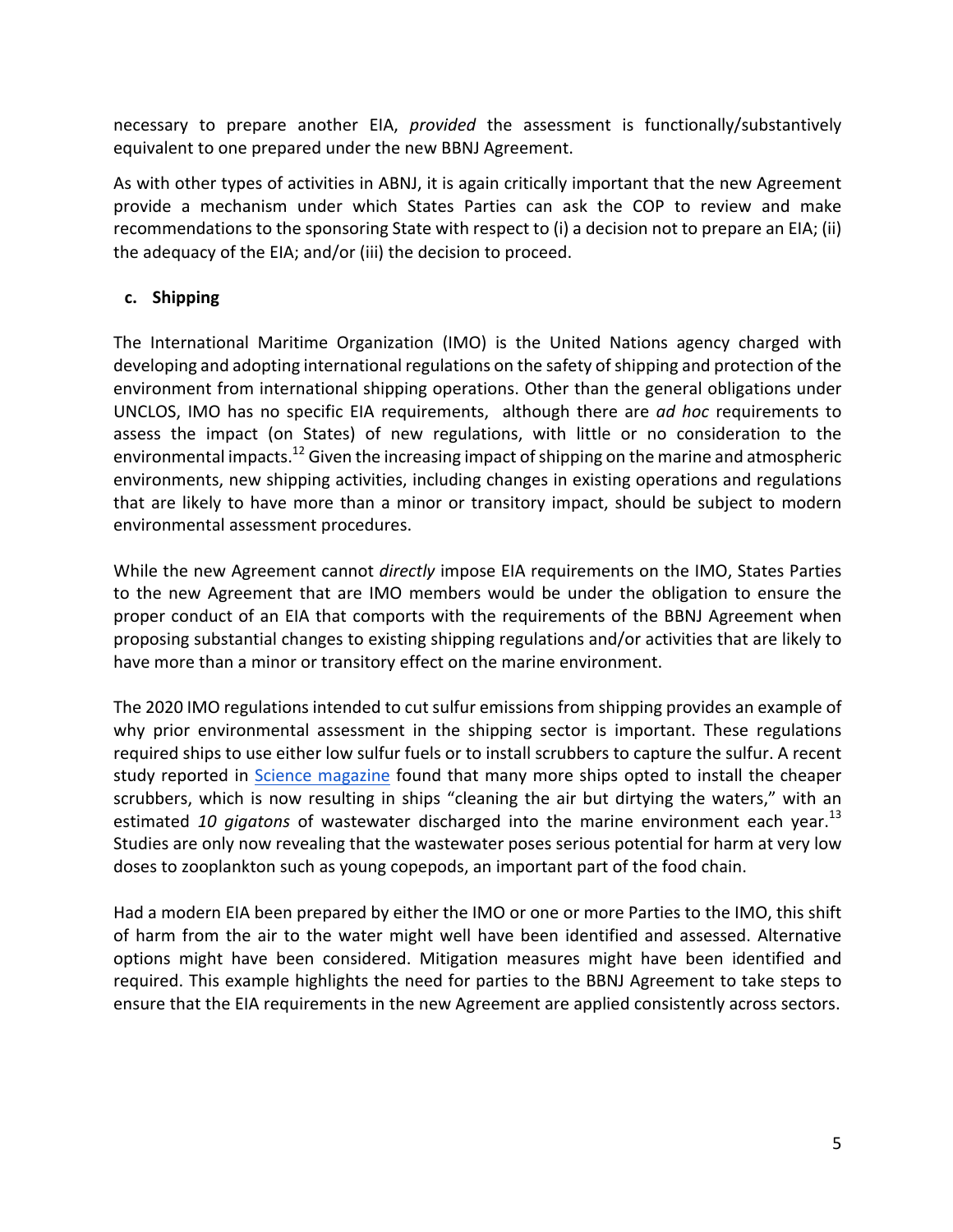### **d. Cable laying**

The environmental impacts of cable laying are not as well studied as those of some other industrial sectors affecting ABNJ. A recent scientific review<sup>14</sup> found that while overall impacts on ecosystems are considered minor or short term, they are not absent. Installation and repair increases noise, pollution, turbidity and physical disturbance, which are of concern when vulnerable, sensitive or rare habitats are affected. Growth of the marine renewable energy sector and other developments are expected to dramatically increase the deployment of submarine power cables.<sup>15</sup>

As with any other proposed activity, the BBNJ Agreement's provisions would apply directly to States Parties proposing cable laying/operation (either fiber optic or power) activities if the planned activity is likely to have more than a minor or transitory effect on the marine environment in ABNJ. If the flag State assesses that an activity will be likely to have more than a minor or transitory effect, such as may be the case for an entire new cable, the flag State would be responsible for conducting an EIA in accordance with the provisions in the BBNJ Agreement. The BBNJ Agreement should also prescribe EIA requirements for the State from which the activity departs or on which it was organized, in addition to activities within its jurisdiction and control; in cases where there may be more than one such State, the States should consult as to which State carries out the EIA obligations.

#### **CONCLUSION**

As illustrated above, the EIA practices of many existing regional and sectoral bodies, where they exist, are outdated, inconsistent and not up to modern standards as practiced by most countries. Given the fluid nature of the marine environment, and the fact that industrial activity is increasing rapidly in ABNJ, it is in the interest of not only the ocean as a whole but of all States and stakeholders to ensure that assessment and management of human activity in ABNJ is brought up to modern standards. Failing to do so will have consequences for the broader marine environment, including within EEZs. Thus, HSA recommends that the BBNJ Agreement include provisions that encourage existing bodies such as the IMO, RFMOs and the ISA to upgrade and modernize their practices consistent with the EIA provisions of the new Agreement.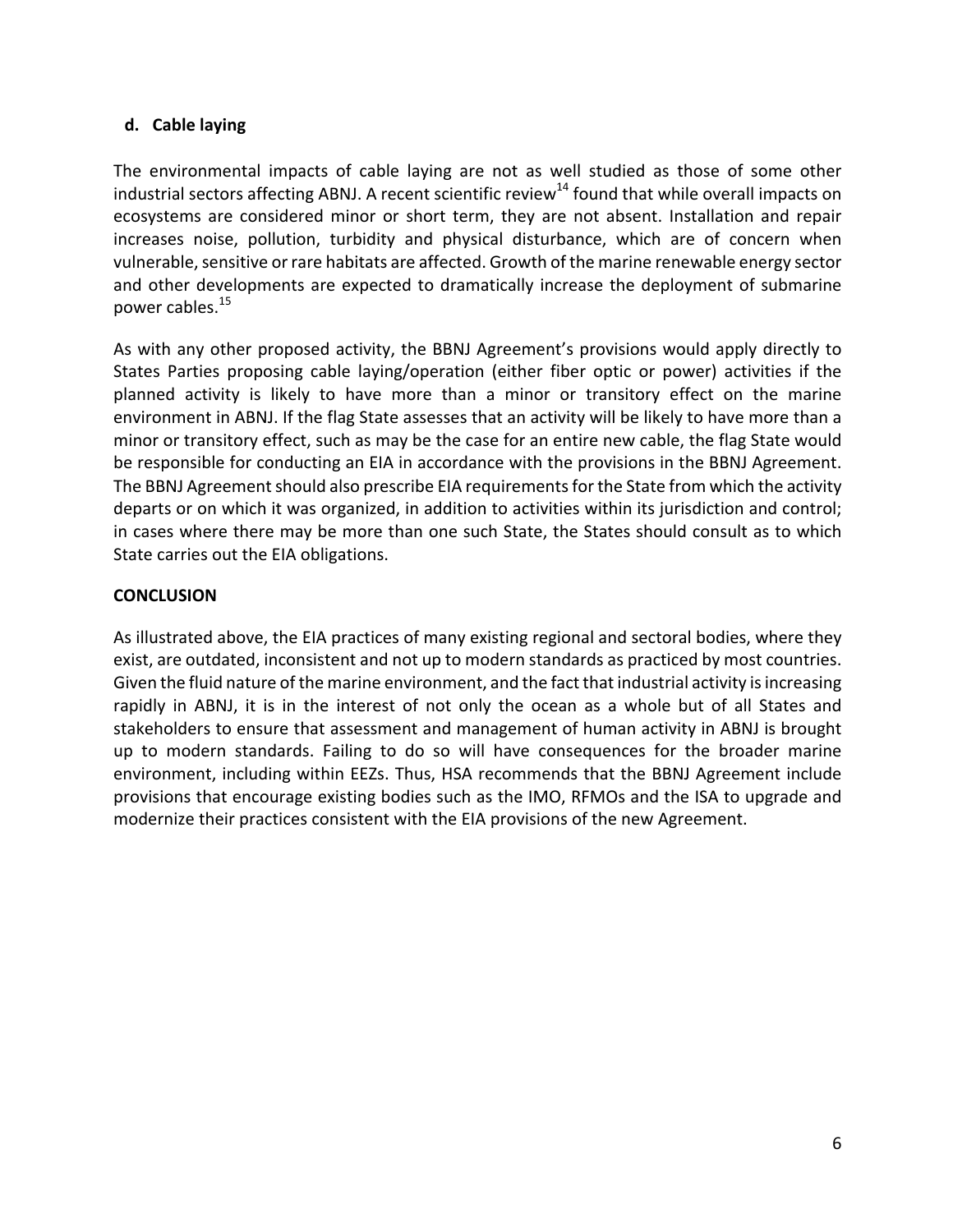#### **ANNEX**

#### Environmental impact assessment workflow using "seasteading" as an example

Initial assumption/project description: A company/individual proposes to develop a floating condominium complex in the high seas. The condominium complex originates from State X and will fly the flag of State X.

#### **Stage 1: Conducting the EIA and the decision-making process**